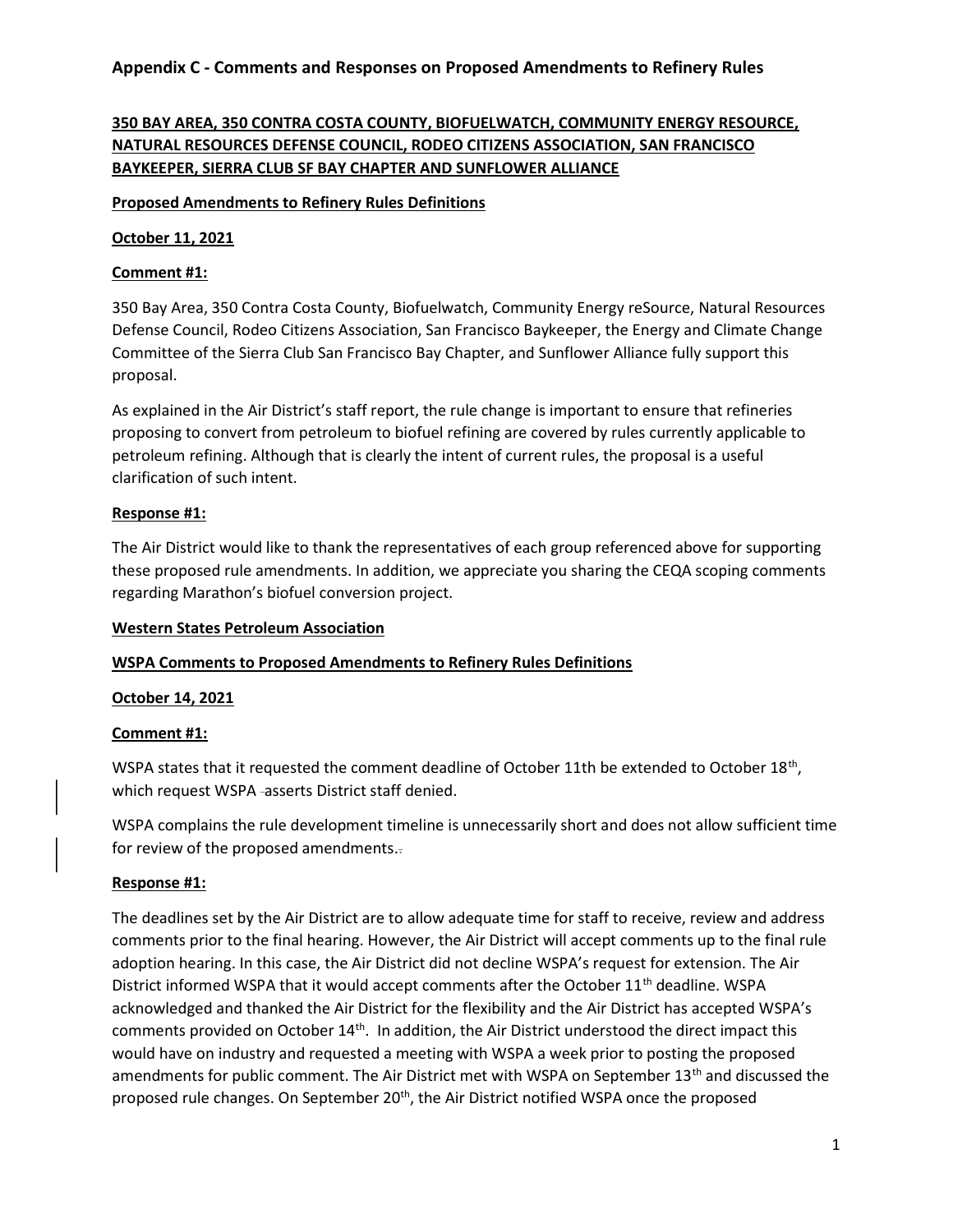amendments were posted for public comment and staff received a response from WSPA stating they had a "near-final draft comment letter narrative" which they planned to have finalized that day. However, comments from WSPA were not provided until October 14<sup>th</sup> as stated above.

Finally, we note that a real urgency does exist to adopt the proposed amendments because, as noted in the Staff Report, the Air District is currently reviewing applications from two of the five petroleum refineries in the District's jurisdiction to modify the facility to process non-petroleum feedstocks. Without this rule development and the adoption of the proposed amendments, the facilities that change to non-petroleum operation may no longer be subject to the emission standards and other regulatory requirements that currently apply to them. Such an outcome would be contrary to the recent Air District efforts and achievements to create a healthier environment for all Bay Area residents, especially those in the petroleum refinery frontline communities.

## Comment #2:

WSPA notes that, in Regulation 9-1-313, the Air District's proposed language retains the current phrase "20,000 barrels per stream day of crude oil $\frac{1}{2}$ , but in 9-1-313.1 the District has altered the language from "crude oil" to "crude oil or other feedstock"--without marking this as a change, which WSPA states would change rule requirements for existing petroleum refineries.

To be consistent with the stated intent of the rule, WSPA suggests the new references to "other feedstock" should refer to "other alternative feedstock" as defined in the proposed rule, as follows:

9-1-313 Sulfur Removal Operations at Petroleum Refineries: Effective September 1, 1990, a person shall not operate a petroleum refinery processing more than 20,000 barrels per stream day of crude oil or other alternative feedstocks unless one of the following is met:

313.1 The sulfur content of the crude oil or other alternative feedstocks does not exceed 0.10 percent by weight, or...

## Response #2:

The Air District agrees with these changes suggested by WSPA to maintain consistency with the other amendments. The Air District has added and identified the proposed language to Regulation 9 Rule 1 Section 313 and subsection 313.1. It has also been identified in the Staff Report.

#### Comment #3:

WSPA notes the District proposed to add "or any other method approved or requested by the APCO" to provisions related to acceptable methodologies in various rules. WSPA observes that the phrase "as requested by the APCO" introduces compliance uncertainty as it would allow the BAAQMD to make rule changes without a collaborative stakeholder review process, and requests the phrase be removed.

#### Response #3:

The Air District agrees with this change suggested by WSPA and will amend the provision to state, "or any other method approved by the APCO."

#### Comment #4: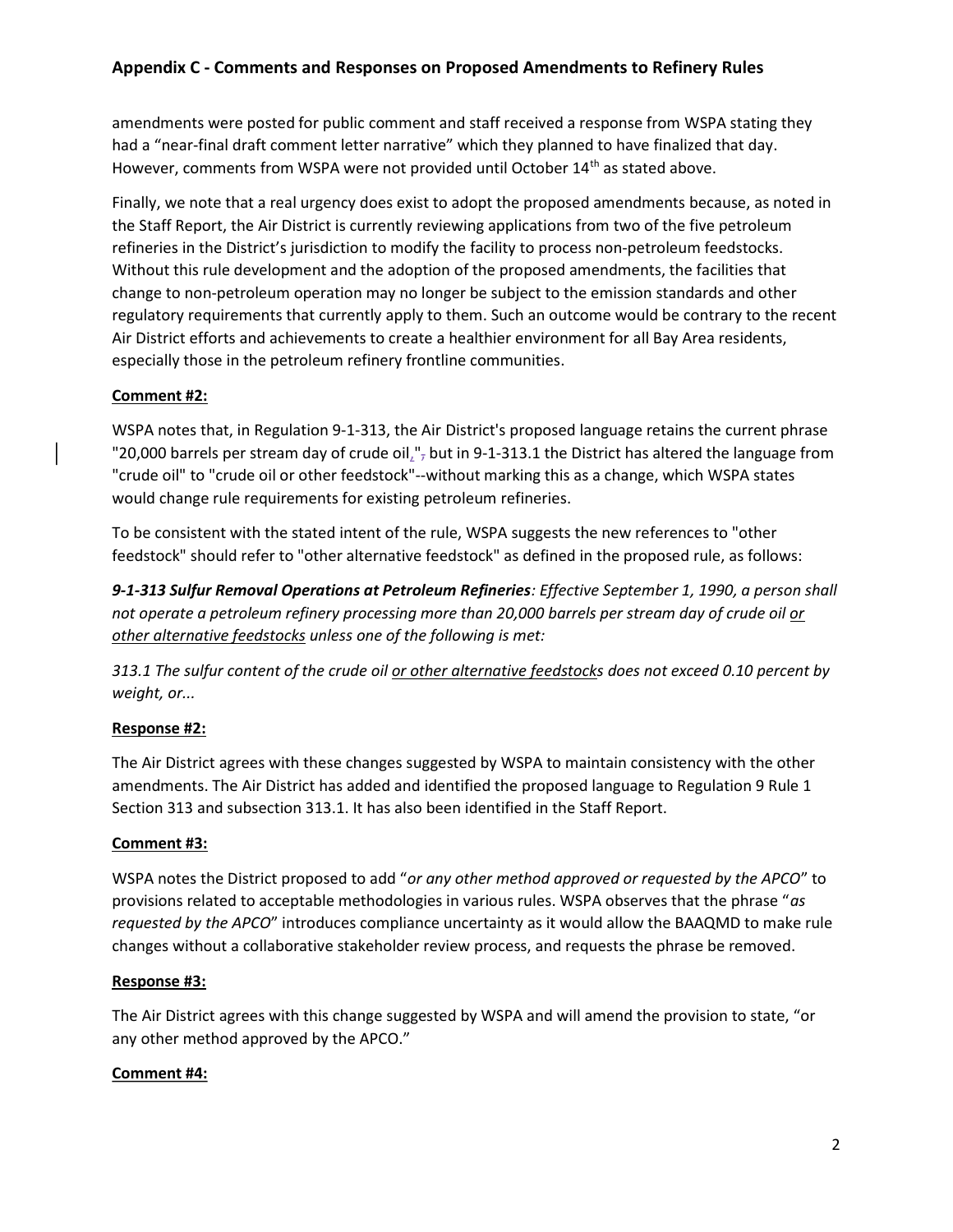WSPA asserts that the proposed change to 12-15-408, Table 2 – Vapor Pressure Part b ("Part b") conflicts with the WSPA / BAAQMD Regulation 12-15 litigation settlement agreement (Settlement Agreement), which struck that item out from the previous version of Regulation 12-15 that was adopted in December 2015.

#### Response #4:

It is not the intent of the Air District to reinstate Part b. The District will remove the proposed amendment to Part b.

## Comment #5:

WSPA observes that amendments were made to Regulations 8-33 (Sections 8-33-601 and -605) and 9-1 (Sections 9-1-313, 601, -602, -606, -607, -608, and -609); however, they were not marked as edited in the redline/strikeout draft document "Proposed Amendments to Refinery Rules Definitions" posted on the Air District's website and not noted in the staff report summary of changes (Table 1).

WSPA notes that is does not know if there are other instances where changes have been made but were not marked as amended, and again complains the rulemaking timeline was too short.

## Response #5:

As stated in the Staff Report for these rule amendments, the Air District is proposing four primary amendments as part of this rule development effort to be implemented across all rules to ensure any emission standards, exemptions, or limited exemptions that are currently applicable to the five existing petroleum refineries continue to apply, even if the facility is repurposed to process material that is not petroleum. The Air District is proposing amendments to definitions (Section 200) of "petroleum refinery," "gasoline," and "liquid petroleum gas (LPG)" in each applicable refinery rule and, the Air District is proposing amendments to Section 600 Manual of Procedures of each rule which will ensure facilities containing non-petroleum products continue to utilize the appropriate testing methods for the materials they are handling.

To be clear, the 600 section changes identified by WSPA are part of the amendments proposed and identified in the Staff Report Table 4 – Proposed Administrative Changes to 600 Section. The nonidentified amendments to Regulation 8 Rule 33 and Regulation 9 Rule 1 was an oversight by the Air District and the proposed amendments are now identified with blue underline.

#### Marathon Martinez Refinery

#### Marathon Comments to BAAQMD Proposed Language

#### September 20, 2021 & October 14, 2021

#### Comment #1:

Marathon proposes an exemption to Regulation 12-15, and offers the draft narrative below:

Regulation 12-15-103 Exemption, Refineries Processing Alternative Feedstock Only: The requirements of this rule shall not apply to refineries processing alternative feedstocks only.